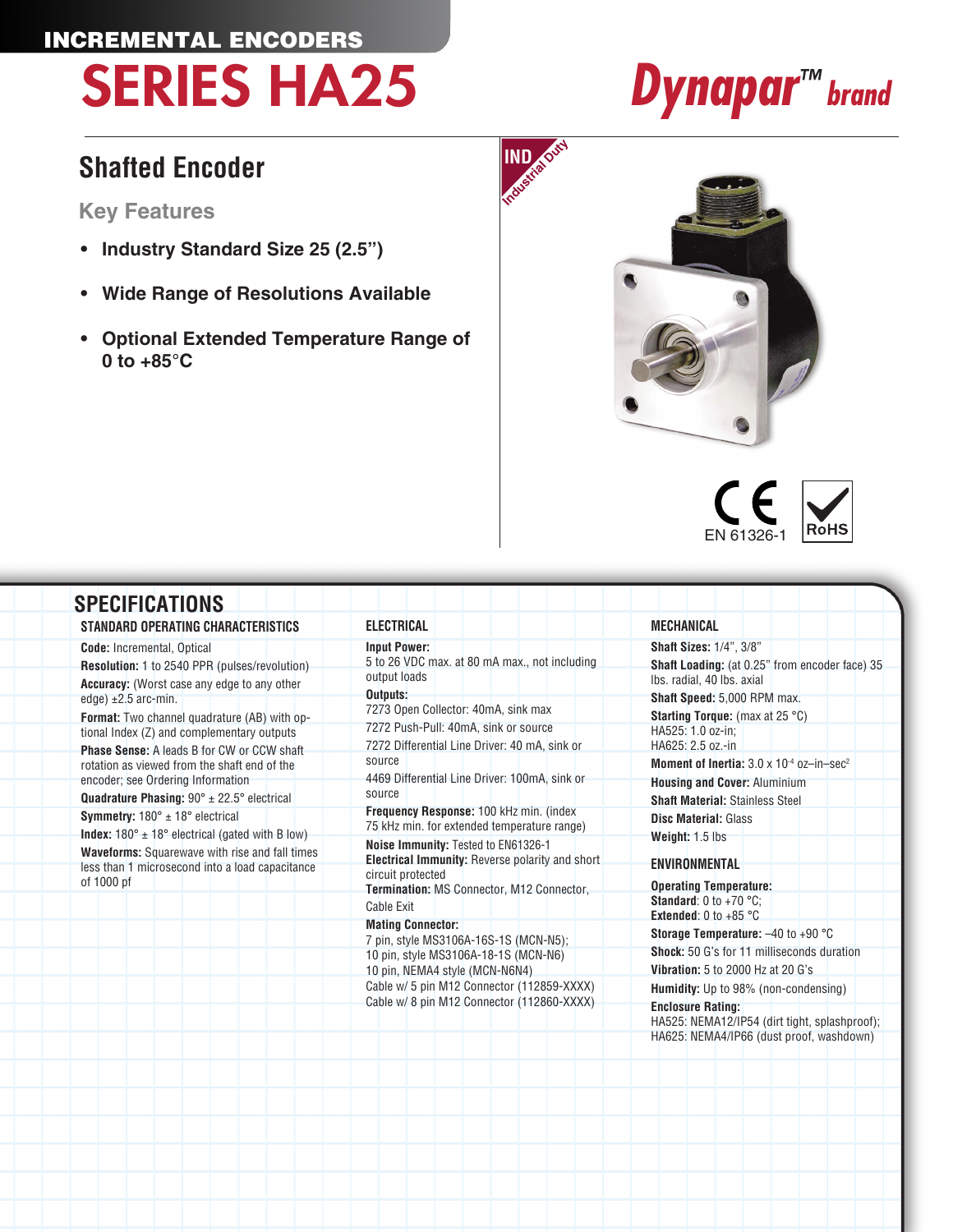### INCREMENTAL ENCODERS



# SERIES HA25

### **Ordering Information**

To order, complete the model number with code numbers from the table below:

| Code 1: Model                                                                                                                                            | Code 2: PPR Code 3: Mechanical<br>Code 4: Output                                                                                                                                                                                                                                                                     |                                                                                                                                                                                                                                                                                                                                                                                                                                                                                                                                                                                                                                                                                                                    | Code 5: Electrical                                                                                                                                                                                                                                                                                                                                                                                                                                                                                                                                                                                                                                                                                                                                                                                                                                                                                                                                                                                                                                                                                                                                                                                                                                                                                                                                                                                                                                                                                                                                                                                                                                                                            | Code 6: Termination                                                                                                                                                                                                                                                                                                                                                                                                                                                                                                                                                                                                                                                                              | Code 7: Options                                                                                                                                                                                                                                                                                                                                                                                                                                                                                                                                                                                                                             |                                                                                                      |  |  |
|----------------------------------------------------------------------------------------------------------------------------------------------------------|----------------------------------------------------------------------------------------------------------------------------------------------------------------------------------------------------------------------------------------------------------------------------------------------------------------------|--------------------------------------------------------------------------------------------------------------------------------------------------------------------------------------------------------------------------------------------------------------------------------------------------------------------------------------------------------------------------------------------------------------------------------------------------------------------------------------------------------------------------------------------------------------------------------------------------------------------------------------------------------------------------------------------------------------------|-----------------------------------------------------------------------------------------------------------------------------------------------------------------------------------------------------------------------------------------------------------------------------------------------------------------------------------------------------------------------------------------------------------------------------------------------------------------------------------------------------------------------------------------------------------------------------------------------------------------------------------------------------------------------------------------------------------------------------------------------------------------------------------------------------------------------------------------------------------------------------------------------------------------------------------------------------------------------------------------------------------------------------------------------------------------------------------------------------------------------------------------------------------------------------------------------------------------------------------------------------------------------------------------------------------------------------------------------------------------------------------------------------------------------------------------------------------------------------------------------------------------------------------------------------------------------------------------------------------------------------------------------------------------------------------------------|--------------------------------------------------------------------------------------------------------------------------------------------------------------------------------------------------------------------------------------------------------------------------------------------------------------------------------------------------------------------------------------------------------------------------------------------------------------------------------------------------------------------------------------------------------------------------------------------------------------------------------------------------------------------------------------------------|---------------------------------------------------------------------------------------------------------------------------------------------------------------------------------------------------------------------------------------------------------------------------------------------------------------------------------------------------------------------------------------------------------------------------------------------------------------------------------------------------------------------------------------------------------------------------------------------------------------------------------------------|------------------------------------------------------------------------------------------------------|--|--|
| <b>HA 025 0000</b>                                                                                                                                       |                                                                                                                                                                                                                                                                                                                      |                                                                                                                                                                                                                                                                                                                                                                                                                                                                                                                                                                                                                                                                                                                    |                                                                                                                                                                                                                                                                                                                                                                                                                                                                                                                                                                                                                                                                                                                                                                                                                                                                                                                                                                                                                                                                                                                                                                                                                                                                                                                                                                                                                                                                                                                                                                                                                                                                                               |                                                                                                                                                                                                                                                                                                                                                                                                                                                                                                                                                                                                                                                                                                  |                                                                                                                                                                                                                                                                                                                                                                                                                                                                                                                                                                                                                                             |                                                                                                      |  |  |
| Ordering Information                                                                                                                                     |                                                                                                                                                                                                                                                                                                                      |                                                                                                                                                                                                                                                                                                                                                                                                                                                                                                                                                                                                                                                                                                                    |                                                                                                                                                                                                                                                                                                                                                                                                                                                                                                                                                                                                                                                                                                                                                                                                                                                                                                                                                                                                                                                                                                                                                                                                                                                                                                                                                                                                                                                                                                                                                                                                                                                                                               |                                                                                                                                                                                                                                                                                                                                                                                                                                                                                                                                                                                                                                                                                                  |                                                                                                                                                                                                                                                                                                                                                                                                                                                                                                                                                                                                                                             |                                                                                                      |  |  |
| <b>HA525</b><br>Size 25<br>Enclosed,<br>Shielded<br>Bearings,<br>Glass Disk<br><b>HA625</b><br>Size 25<br>Enclosed,<br>with Shaft<br>Seal, Glass<br>Disk | 0001<br>0600<br>0625<br>0005<br>0010<br>0635<br>0012<br>0720<br>0050<br>0800<br>0060<br>0900<br>0100<br>1000<br>0120<br>1024<br>1200<br>0150<br>0180<br>1250<br>0200<br>1270<br>0240<br>1500<br>0250<br>1600<br>0256<br>1800<br>0300<br>1968<br>0360<br>2000<br>0400<br>2048<br>0500<br>2400<br>0512<br>2500<br>2540 | <b>0</b> Flange Mount,<br>3/8" Shaft<br>1 2.50" Servo<br>Mount/ 4 Hole,<br>2.00" BC Face<br>Mount, 3/8"<br>Shaft<br>2 Flange Mount,<br>1/4" Shaft<br>3 2.50" Servo<br>Mount/<br>4 Hole 2.00"<br><b>BC Face Mount.</b><br>1/4" Shaft<br>4 2.50" Servo<br>Mount/ 3 Hole,<br>2.00" BC Face<br>Mount, 3/8"<br>Shaft<br>5 2.50" Servo<br>Mount/ 3 Hole,<br>2.00" BC Face<br>Mount, 1/4"<br>Shaft<br>6 2.50" Servo<br>Mount/ 3 Hole,<br>1.88" BC Face<br>Mount, 3/8"<br>Shaft<br>7 2.50" Servo<br>Mount/ 3 Hole,<br>1.88" BC Face<br>Mount, 1/4"<br>Shaft<br>8 2.62" Servo<br>Mount/ 3 Hole,<br>1.88" BC Face<br>Mount, 3/8"<br>Shaft<br>9 2.62" Servo<br>Mount/<br>3 Hole, 1.88"<br><b>BC Face Mount.</b><br>1/4" Shaft | <b>7 Pin MS Connector or Cable</b><br><b>0</b> Single Ended, no Index, Format A, Table 2<br>1 Single Ended, with Index, Format A, Table 2<br>4 Single Ended, with Index, Format B, Table 2<br>6 Differential, no Index, Format C, Table 3<br>A Single Ended, with Index, Format C, Table 2<br><b>C</b> Single Ended, no Index, Format C, Table 2<br><b>G</b> Single Ended, with Index, Format D, Table 2<br><b>10 Pin MS Connector or Cable</b><br>2 Differential, no Index, Format A, Table 1<br>3 Differential, with Index, Format A, Table 1<br>5 Differential, with Index, Format B, Table 1<br><b>B</b> Differential, with Index Format C, Table 1<br>D Differential, no Index, Format C, Table 1<br><b>5 Pin M12 Connector</b><br>H Single ended, no index, Format A, Table 4<br>J Single ended, with index, Format A, Table 4<br>K Single ended, with index, Format B, Table 4<br>L Single ended, with index, Format C, Table 4<br>M Single ended, no index, Format C, Table 4<br>N Single ended, with index, Format D, Table 4<br>8 Pin M12 Connector<br>P Single ended, no index, Format A, Table 5<br>Q Single ended, with index, Format A, Table 5<br>R Single ended, with index, Format B, Table 5<br><b>S</b> Single ended, with index, Format C, Table 5<br>T Single ended, no index, Format C, Table 5<br><b>U</b> Single ended, with index, Format D, Table 5<br>V Differential, no index, Format A, Table 6<br>W Differential, with index, Format A, Table 6<br>X Differential, with index, Format B, Table 6<br>Y Differential, with index, Format C, Table 6<br>Z Differential, no index, Format C, Table 6<br>See page 3 for electrical tables and page<br>4 for formats. | 0 5-26V in: 5-26V<br>Open Collector<br>with $2.2$ k $\Omega$ Pullup<br>out<br>$\mathbf{1}$<br>5-26V in: 5-26V<br>Open Collector<br>out<br>5-26V in: 5V<br>2<br>Totem Pole out<br>5-26V in: 5V Line<br>3<br>Driver out (7272)<br>5-26V in: 5-26V<br>4<br>Line Driver out<br>(7272)<br>5<br>5-26V in. 5V<br><b>Differential</b><br>Line Driver out<br>(4469)<br>5-15V in, 5-15V<br>6<br><b>Differential</b><br>Line Driver out<br>(4469)<br>Same as "0" with<br>A<br>extend. temp<br>range<br>B<br>Same as "1" with<br>extend. temp<br>range<br>Same as "2" with<br>C<br>extend. temp<br>range<br>Same as "3" with<br>D<br>extend. temp<br>range<br>E<br>Same as "4" with<br>extend. temp<br>range | <b>0</b> End Mount Connector<br>1 Side Mount Connector<br>Available when Code 1 is<br>HA525:<br>2 18" Cable, Side<br>3' Cable, Side<br>3<br>6' Cable, Side<br>4<br>5 10' Cable, Side<br>6 15' Cable, Side<br>J<br>18" Cable, End<br>K 3' Cable, End<br>L 6' Cable, End<br>10' Cable, End<br>M<br>N 15' Cable, End<br>Available when Code 1 is<br>HA625:<br>A 18" Watertight, Side<br>B<br>3' Watertight, Side<br>6' Watertight, Side<br>C<br>D<br>10' Watertight, Side<br>F<br>15' Watertight, Side<br>P<br>18" Watertight, End<br>3' Watertight, End<br>10<br>R<br>6' Watertight, End<br>S<br>10' Watertight, End<br>T 15' Watertight, End | available when<br>Code 4 is 0 thru<br>G, and Code 6 is<br>$0$ or 1:<br>PS LED<br>Output<br>Indicator |  |  |

### **Cable Assemblies with MS Connector\***

**1400431XXXX** 7 Pin MS, Cable Assy. For Use with Single Ended w/Index Outputs **108596-XXXX** 7 Pin MS, Cable Assy. For Use with Differential Line Driver w/o Index Outputs **1400635XXXX** 10 Pin MS, Cable Assy. For Use with Differential Line Driver with Index Outputs **109209-XXXX** NEMA4 10 pin MS, Cable Assy. For Use with Differential Line Driver with Index Outputs

#### **Cable Assemblies with M12 Connector\***

**112859-XXXX** 5 Pin M12, Cable Assy. For Use with Single Ended Outputs **112860-XXXX** 8 Pin M12, Cable Assy. For Use with Single Ended Outputs **112860-XXXX** 8 Pin M12, Cable Assy. For Use with Differential Line Driver Outputs

**\*Note:** Standard cable length is 10 feet but may be ordered in any length in 5 foot increments. For example, for a 20 foot cable, replace XXXX with -0020.

### **Mating Connectors (no cable)**<br>**MCN-N5** 7 pin, style MS3

**MCN-N5** 7 pin, style MS3106A-16S-1S **MCN-N6** 10 pin, style MS3106A-18-1S **MCN-N6N4** 10 pin, NEMA4 style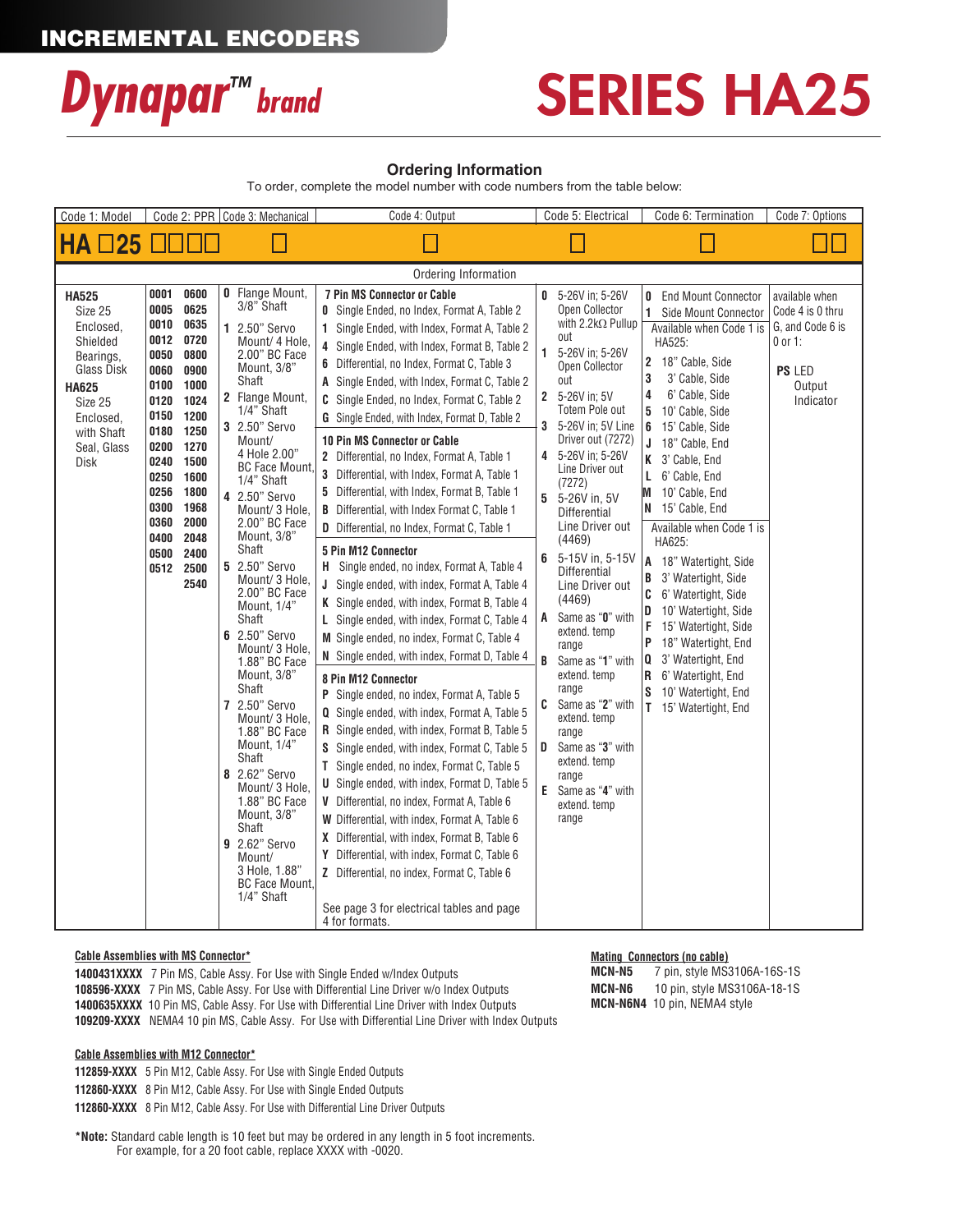# SERIES HA25



### **ELECTRICAL CONNECTIONS**

#### **Prewired Cable or Accessory Cables with 7 or 10 Pin MS Connector - when Code 4= 0 to 6, or A, B, C, D or G**

**Note**: Wire color codes are referenced here for models that are specified with pre-wired cable. Connector/cables are described in the Encoder Accessories section of this catalog and color-coding information is provided here for reference.

| Table 1 - Differential |                                                                               |                           |                                             |  |  |  |  |  |
|------------------------|-------------------------------------------------------------------------------|---------------------------|---------------------------------------------|--|--|--|--|--|
| <b>Encoder</b>         | **Cable #109209-XXXX or 1400635XXXX<br><b>10 Pin Dif Line Driver w/ Index</b> |                           |                                             |  |  |  |  |  |
| <b>Function</b>        | Pin                                                                           | <b>Wire Color</b><br>Code | <b>Cable Accessory</b><br><b>Color Code</b> |  |  |  |  |  |
| Signal A               | Α                                                                             | BRN                       | BRN                                         |  |  |  |  |  |
| Signal B               | B                                                                             | 0RN                       | 0RG                                         |  |  |  |  |  |
| Signal Z*              | C                                                                             | YEL                       | YEL                                         |  |  |  |  |  |
| Power Source           | D                                                                             | RED                       | RED                                         |  |  |  |  |  |
| N/C                    | Е                                                                             |                           |                                             |  |  |  |  |  |
| Common                 | F                                                                             | BLK                       | BLK                                         |  |  |  |  |  |
| Case                   | G                                                                             | GRN                       | GRN                                         |  |  |  |  |  |
| Signal $\overline{A}$  | Н                                                                             | <b>BRN/WHT</b>            | <b>BRN/WHT</b>                              |  |  |  |  |  |
| Signal B               |                                                                               | ORN/WHT                   | ORN/WHT                                     |  |  |  |  |  |
| Signal Z               |                                                                               | YEL/WHT                   | YEL/WHT                                     |  |  |  |  |  |

|                                                                         | Table 1 – Differential |                        | Table 2 - Single Ended                                    |     | Table 3 - Differential    |                                             |                                                       |     |                                             |
|-------------------------------------------------------------------------|------------------------|------------------------|-----------------------------------------------------------|-----|---------------------------|---------------------------------------------|-------------------------------------------------------|-----|---------------------------------------------|
| **Cable # 109209-XXXX or 1400635XXXX<br>10 Pin Dif Line Driver w/ Index |                        | <b>Encoder</b>         | Cable #1400431XXXX<br>7 Pin Single Ended w/ Index Outputs |     |                           | <b>Encoder</b>                              | Cable #108596-XXXX<br>7 Pin Dif Line Driver w/o Index |     |                                             |
| Pin                                                                     | <b>Wire Color</b>      | <b>Cable Accessory</b> | <b>Function</b>                                           | Pin | <b>Wire Color</b><br>Code | <b>Cable Accessory</b><br><b>Color Code</b> | <b>Function</b>                                       | Pin | <b>Cable Accessory</b><br><b>Color Code</b> |
|                                                                         | Code                   | <b>Color Code</b>      |                                                           |     |                           |                                             |                                                       |     |                                             |
| A                                                                       | <b>BRN</b>             | <b>BRN</b>             | Signal A                                                  | A   | <b>BRN</b>                | RED                                         | Signal A                                              | Α   | RED                                         |
| B                                                                       | 0RN                    | ORG                    | Signal B                                                  | B   | ORN                       | <b>BLUE</b>                                 | Signal B                                              | B   | <b>BLUE</b>                                 |
| ⌒                                                                       |                        |                        | Signal Z*                                                 | C   | <b>YEL</b>                | <b>YEL</b>                                  | Signal A                                              | C   | YEL                                         |
| U                                                                       | <b>YEL</b>             | <b>YEL</b>             | Power Source                                              | D   | <b>RED</b>                | <b>WHT</b>                                  | Power Source                                          | D   | <b>WHT</b>                                  |
| D                                                                       | <b>RED</b>             | RED                    |                                                           |     |                           |                                             |                                                       |     |                                             |
|                                                                         |                        |                        | No Connection                                             | E   |                           | GRN                                         | Signal B                                              | E   | GRN                                         |
|                                                                         |                        |                        | Common                                                    |     | <b>BLK</b>                | <b>BLK</b>                                  | Common                                                |     | <b>BLK</b>                                  |
|                                                                         | <b>BLK</b>             | <b>BLK</b>             |                                                           | G   |                           |                                             |                                                       | G   |                                             |
| G                                                                       | GRN                    | GRN                    | Case                                                      |     | GRN                       | SHIELD                                      | Case                                                  |     | <b>SHIELD</b>                               |

| Table 3 - Differential |                                                       |                                             |  |  |  |  |
|------------------------|-------------------------------------------------------|---------------------------------------------|--|--|--|--|
| <b>Encoder</b>         | Cable #108596-XXXX<br>7 Pin Dif Line Driver w/o Index |                                             |  |  |  |  |
| <b>Function</b>        | Pin                                                   | <b>Cable Accessory</b><br><b>Color Code</b> |  |  |  |  |
| Signal A               | Α                                                     | RED                                         |  |  |  |  |
| Signal B               | R                                                     | BLUE                                        |  |  |  |  |
| Signal A               | C                                                     | YEL                                         |  |  |  |  |
| Power Source           | D                                                     | <b>WHT</b>                                  |  |  |  |  |
| Signal B               | F                                                     | GRN                                         |  |  |  |  |
| Common                 | F                                                     | BLK                                         |  |  |  |  |
| Case                   | G<br>SHIELD                                           |                                             |  |  |  |  |

### **5 & 8 Pin M12 Accessory Cables - when Code 4= H to Z**

Connector pin numbers and cable assembly wire color information is provided here for reference.

| <b>Encoder</b>          |                | Table 4<br>Cable #112859-XXXX                  |                | Table 5<br>Cable #112860-XXXX           | Table 6<br><b>Cable #112860-XXXX</b><br><b>8 Pin Differential</b> |                   |  |
|-------------------------|----------------|------------------------------------------------|----------------|-----------------------------------------|-------------------------------------------------------------------|-------------------|--|
| <b>Function</b><br>Pin  |                | <b>5 Pin Single Ended</b><br><b>Wire Color</b> | Pin            | 8 Pin Single Ended<br><b>Wire Color</b> | Pin                                                               | <b>Wire Color</b> |  |
|                         |                | Code                                           |                | Code                                    |                                                                   | Code              |  |
| Signal A                | $\overline{4}$ | <b>BLK</b>                                     |                | <b>BRN</b>                              |                                                                   | <b>BRN</b>        |  |
| Signal B                | $\overline{2}$ | <b>WHT</b>                                     | 4              | <b>ORG</b>                              | 4                                                                 | <b>ORG</b>        |  |
| Signal Z*               | 5              | GRY                                            | 6              | <b>YEL</b>                              | 6                                                                 | <b>YEL</b>        |  |
| Power+V                 |                | <b>BRN BLU</b>                                 | $\overline{2}$ | <b>RED</b>                              | $\overline{2}$                                                    | <b>RED</b>        |  |
| Com                     | 3              |                                                | 7              | <b>BLK</b>                              | 7                                                                 | <b>BLK</b>        |  |
| Signal $\overline{A}$   |                |                                                |                |                                         | 3                                                                 | <b>BRN/WHT</b>    |  |
| Signal B                |                |                                                |                |                                         | 5                                                                 | ORG/WHT           |  |
| Signal $\overline{Z}^*$ |                |                                                |                |                                         | 8                                                                 | YEL/WHT           |  |

#### **NOTES:**

1) Cable Configuration (**Tables 1 and 3**): PVC jacket, 105 °C rated, overall foil shield; 3 twisted pairs 26 AWG (output signals), plus 2 twisted pairs 24 AWG (input power)

2) Cable Configuration (**Table 2**): PVC jacket, 105 °C rated, overall foil shield; 3 twisted pairs 26 AWG (output signals), plus 2 twisted pairs 24 AWG (input power) 3) Cable Configuration (**Tables 4, 5 and 6**): PVC jacket, 105 °C rated, overall foil shield; 24 AWG conductors, minimum

4) Standard cable length is 10 feet but may be ordered in any length in 5 foot increments. For example, for a 20 foot cable, replace -XXXX with -0020

5) \* Index not provided on all models. See ordering information.

6) \*\*For watertight applications, use NEMA4 10 pin cable & connector 109209-XXXX

7) "MS" Type mating connectors and pre-build cables are rated NEMA 12

8) "M12" Cable assemblies are rated IP67